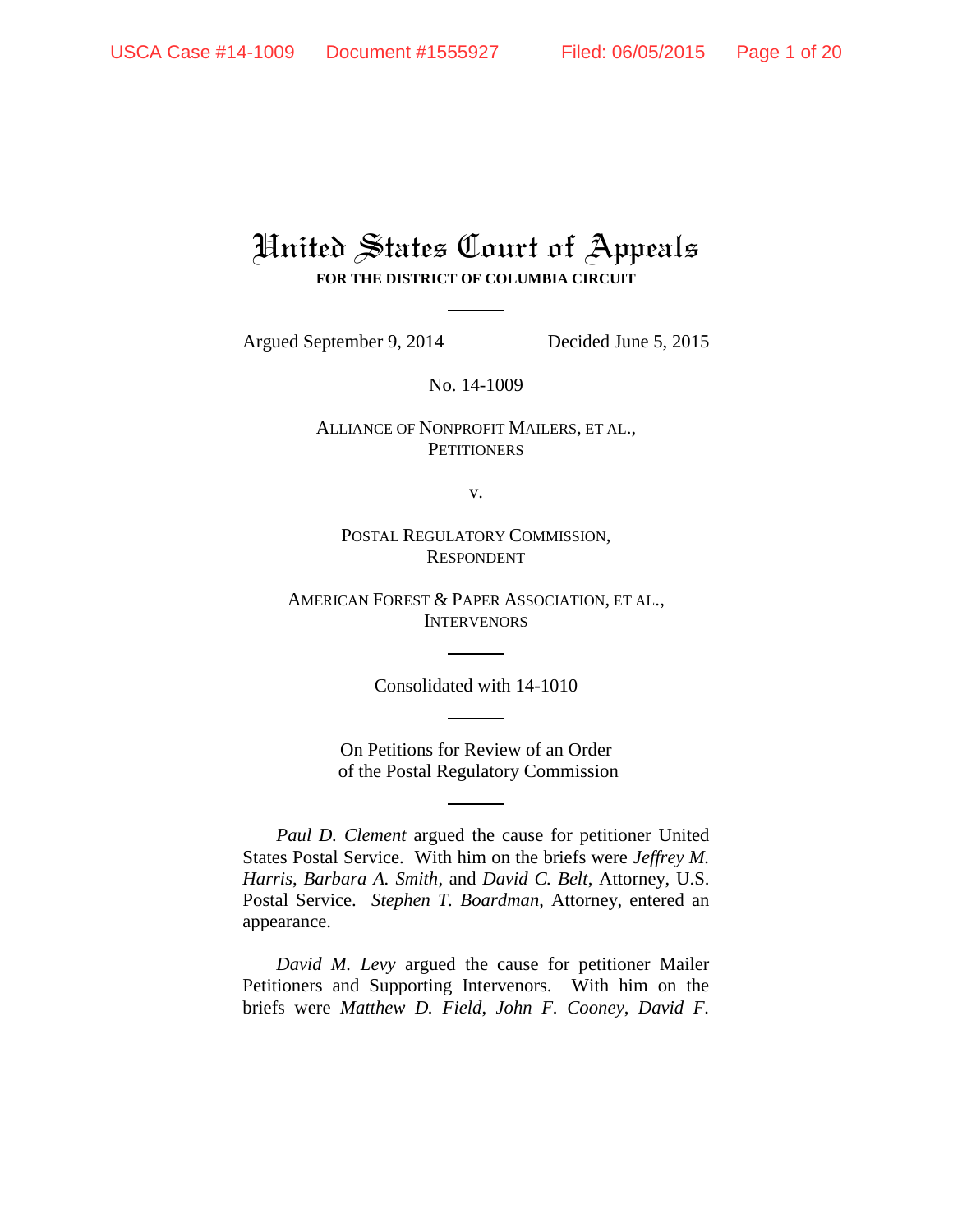$\overline{a}$ 

 $\mathcal{L}$ 

*Stover*, *William B. Baker*, *Matthew D. Field*, *Ian D. Volner*, *James E. Anderson*, *Tonda Rush*, *Donna Hanbery*, *William J. Olson*, *Jeremiah L. Morgan*, *John S. Miles*, and *Keith Kupferschmid*.

*Daniel Tenny*, Attorney, U.S. Department of Justice, argued the cause for respondent. With him on the brief were *Stuart F. Delery*, Assistant Attorney General, *Michael S. Raab*, Attorney, *David A. Trissell*, General Counsel, Postal Regulatory Commission, *R. Brian Corcoran*, Deputy General Counsel, *Richard A. Oliver*, *Robert N. Sidman*, and *Anne J. Siarnacki*, Attorneys.

#### Before: BROWN, MILLETT and WILKINS, *Circuit Judges*.

#### Opinion for the Court filed by *Circuit Judge* MILLETT.

MILLETT, *Circuit Judge*: "Neither snow nor rain nor heat nor gloom of night stays these couriers from the swift completion of their appointed rounds."<sup>1</sup> But a bad economy might. Or so the Postal Service worried when the recent recession caused mail volumes—and thus Postal Service income—to plummet precipitously. Citing exigent economic circumstances, the Postal Service sought a 4.3% rate increase from the Postal Regulatory Commission.

The Commission agreed that the recession that started in 2008 was an "extraordinary or exceptional circumstance" that warranted some rate increase, but the Commission only permitted the Postal Service to recover \$2.8 billion in lost revenue. The Commission reasoned that, by 2011, the Postal

<sup>1</sup> United States Postal Service, Unofficial Motto, https://about.usps.com/who-we-are/postal-history/missionmotto.pdf (Oct. 1999).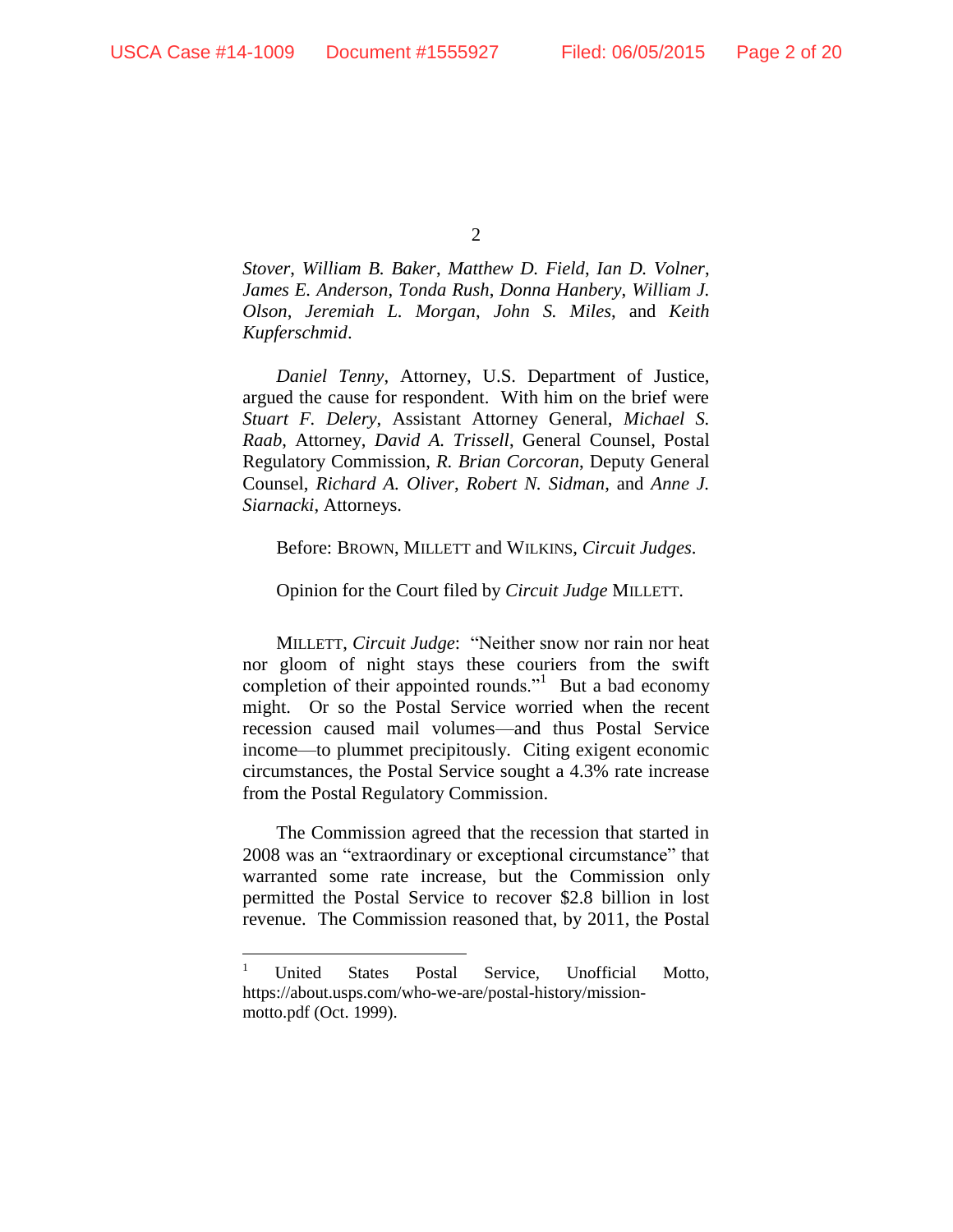Service should have adjusted to a "new normal" business environment in which mail volumes appeared to be permanently lower than their pre-recession levels. The Commission also concluded that lost mail volumes could only be counted in the first year they occurred, even before the "new normal" arrived.

The Postal Service says the Commission's decision did not go far enough; mailer industry groups say the Commission went too far; and the Commission says it got the order just right. We hold that the Commission's "new normal" determination is reasonable, but its rule that lost mail volumes should be counted only once makes no sense on this record. We therefore grant the Postal Service's petition for review in part. Finally, because the Commission's econometric analysis was well within the wide bounds of agency expertise, we deny the separate petition for review filed by representatives of the mailing industry.

## **I**

#### **Statutory Framework**

Since the founding of the Republic, the Postal Service has been charged with "bind[ing] the Nation together through the personal, educational, literary, and business correspondence of the people." 39 U.S.C. § 101(a). The Postal Service does so by providing "prompt, reliable, and efficient service to patrons in all areas and \* \* \* all communities," *id.*, while charging "uniform [prices] throughout the United States, its territories, and possessions," *id.* § 404(c).

Since 1970, the Postal Service has been a governmentowned corporation, which Congress expected to be largely self-sufficient financially. *See* Pub. L. No. 91-375, 84 Stat.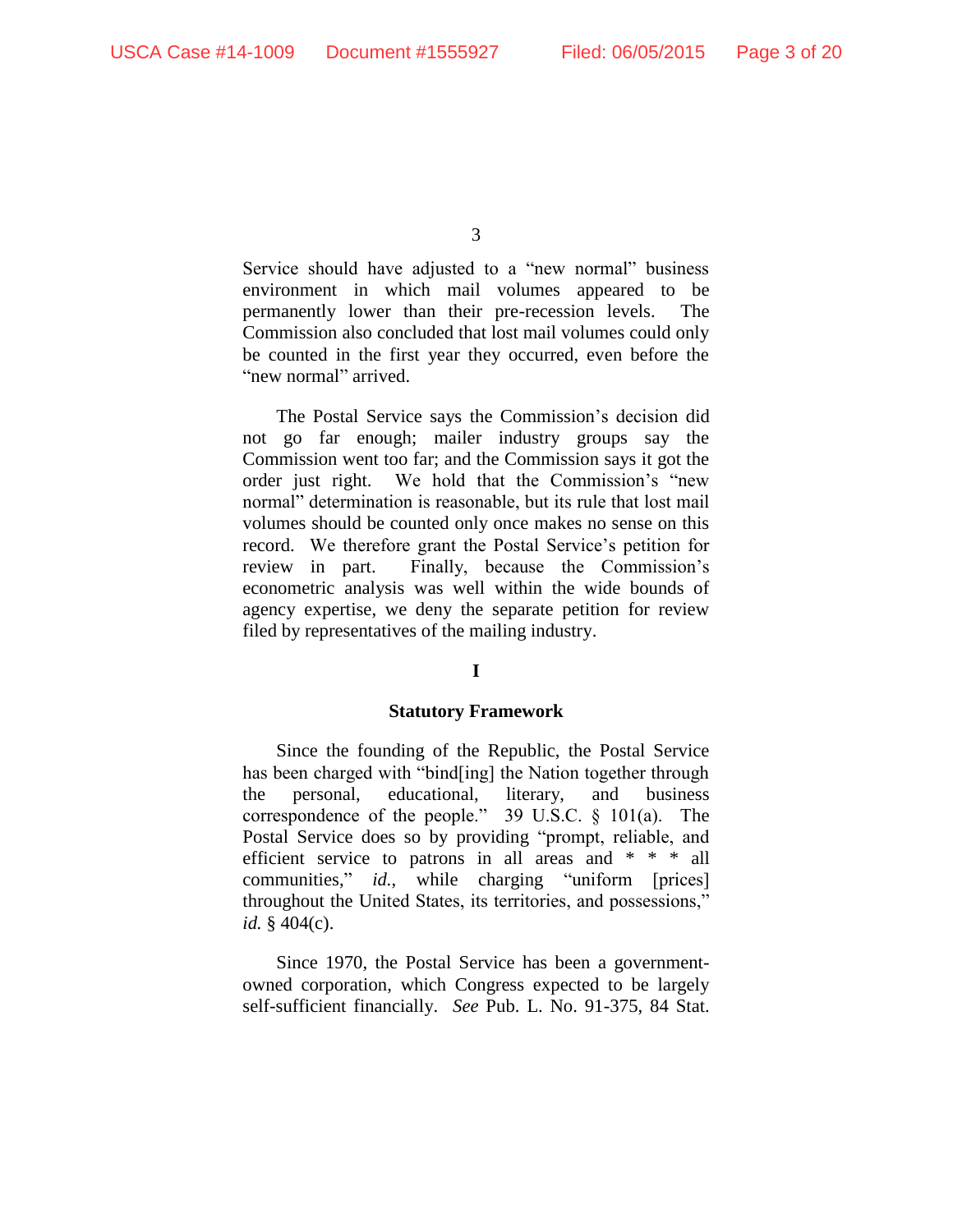719 (1970). In the Postal Accountability and Enhancement Act of 2006 ("Accountability Act"), Pub. L. No. 109-435, 120 Stat. 3198, Congress created the Postal Regulatory Commission to oversee and administer a pricing regime for the Postal Service. 39 U.S.C. §§ 502(a), 3622(a). In addition, Congress imposed a price cap on Postal Service charges to "create predictability and stability in rates" while "maximiz[ing] incentives to reduce costs and increase efficiency," 39 U.S.C. § 3622(b)(1) & (2). Postage rates for "market-dominant products"—that is, products over which the Postal Service enjoys either a statutory or practical monopoly (such as first-class mail and periodicals)—may rise only with the rate of inflation. *See id.* § 3622(d)(1)(A).

But hard times can call for hard measures. So Congress created a safety valve in the new pricing system that allows the Service to raise rates for market-dominant products above the inflation level if the Commission determines that an increase is warranted "due to either extraordinary or exceptional circumstances." 39 U.S.C. § 3622(d)(1)(E). To permit such an exigent rate change, the Commission must find, after notice and public comment, that "such adjustment is reasonable and equitable and necessary to enable the Postal Service, under best practices of honest, efficient, and economical management, to maintain and continue the development of postal services of the kind and quality adapted to the needs of the United States." *Id.*

## **II**

#### **Procedural History**

## *Round One*

The Postal Service filed its first request for an exigent rate increase in 2010. The Postal Service claimed that the last

<sup>4</sup>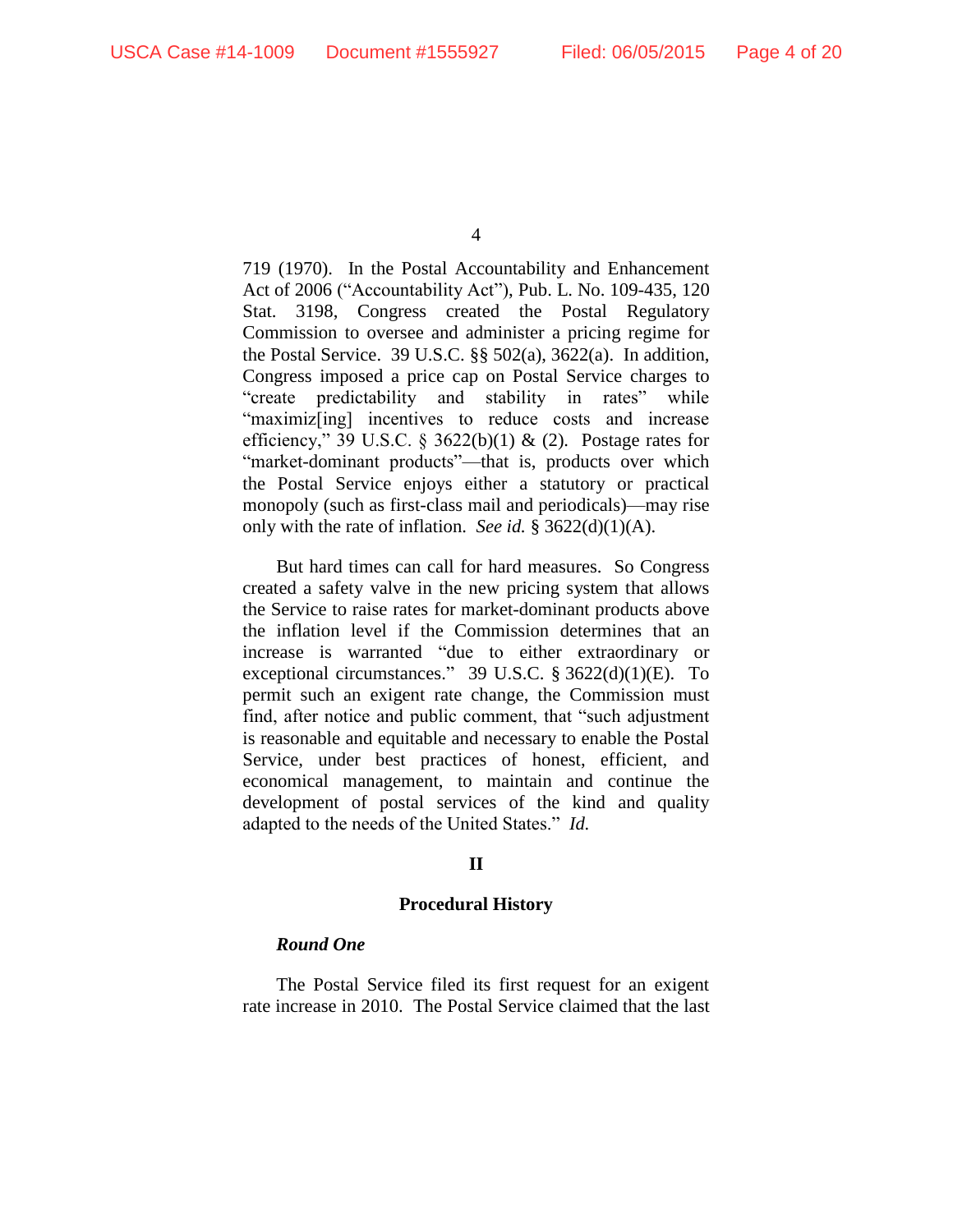recession (which the Commission dubs the "Great Recession") caused a "dramatic, rapid, and unprecedented decline in mail volume," and sought to raise prices by more than five percent. *See* Exigent Request of the U.S. Postal Service, Postal Regulatory Commission Docket No. R2010–4, at 1 (July 6, 2010).

The Commission denied that request. Although it agreed that "the recent recession, and the decline in mail volume experienced during the recession" counted as an "extraordinary or exceptional circumstance," the Commission concluded that the Postal Service had not shown that it needed a rate increase "due to" the recession. Postal Regulatory Commission, Order Denying Request for Exigent Rate Adjustments, Order No. 547, Docket No. R2010–4, at 3 (Sept. 30, 2010) (quoting 39 U.S.C. § 3622(d)(1)(E)). In particular, the Postal Service had failed "to quantify the impact of the recession on postal finances, address how the requested rate increases relate to the recession's impact on postal volumes, or identify how the requested rates resolve the crisis at hand." *Id.* at 4.

The Postal Service petitioned for review. This court affirmed the Commission's determination that "the plain meaning of [39 U.S.C.  $\S$  3622(d)(1)(E)] requires a causal relationship between the exigent circumstances and the proposed rate adjustments." *United States Postal Service v. Postal Regulatory Comm'n*, 640 F.3d 1263, 1267 (D.C. Cir. 2011). The court also held, however, that the phrase "due to" in the Accountability Act was ambiguous, since it "can mean 'due *in part* to' as well as 'due *only* to.'" *Id.* at 1268. The court accordingly remanded to the Commission "to fill the statutory gap by determining how closely the amount of the adjustments must match the amount of the revenue lost as a result of the exigent circumstances." *Id.*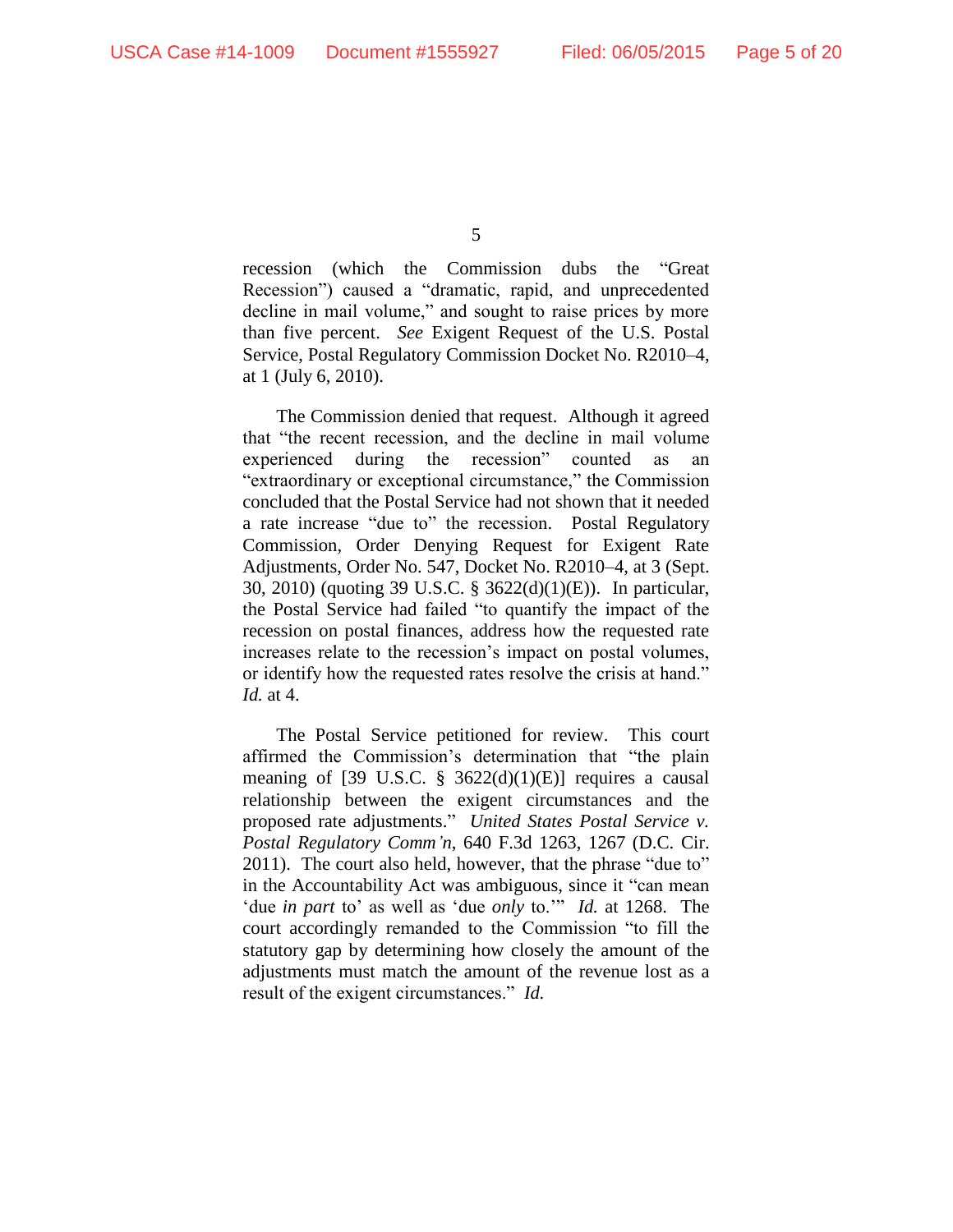## *Round Two*

On remand, the Commission issued Order 864, in which it interpreted "due to" to mean "that exigent rate adjustments are permitted only if, and to the extent that, they compensate for the net adverse financial impact of the exigent circumstances." Postal Regulatory Commission, Order Resolving Issues on Remand, Order No. 864, Docket No. R2010–4R, at 25 (September 20, 2011). In demonstrating that causal linkage, the Commission elaborated, the Postal Service must "exclude non-exigent impacts, such as on-going electronic diversion of mail volumes." *Id*. at 42.

Under that standard, the Postal Service must "[q]uantify the net adverse financial impact of the exigent circumstances" to justify an exigent rate increase. Order 864, at 25. The Postal Service need not achieve "absolute precision" in its calculations, but larger proposed increases require "more rigorous estimation techniques" and a "persuasive showing that the sums sought are the result of the exigent circumstances." *Id.* at 44. The Commission concluded that its standard was workable because the Postal Service, in the past, had "demonstrated an ability to develop and refine methodologies for measuring and projecting costs in a variety of Commission proceedings" by using "a volume forecasting methodology that enables it to distinguish and account for the impact of multiple factors that have affected First-Class Mail volumes." *Id.* at 50.

No party challenged Order 864 when it came out, and all parties agree that it provides the framework for this case. *See*  Brief for Petitioner United States Postal Service at 8, *United States Postal Service v. Postal Regulatory Commission* (No. 14-1010); Brief for Petitioners Alliance of Nonprofit Mailers *et al.* at 37, *Alliance of Nonprofit Mailers et al. v. United*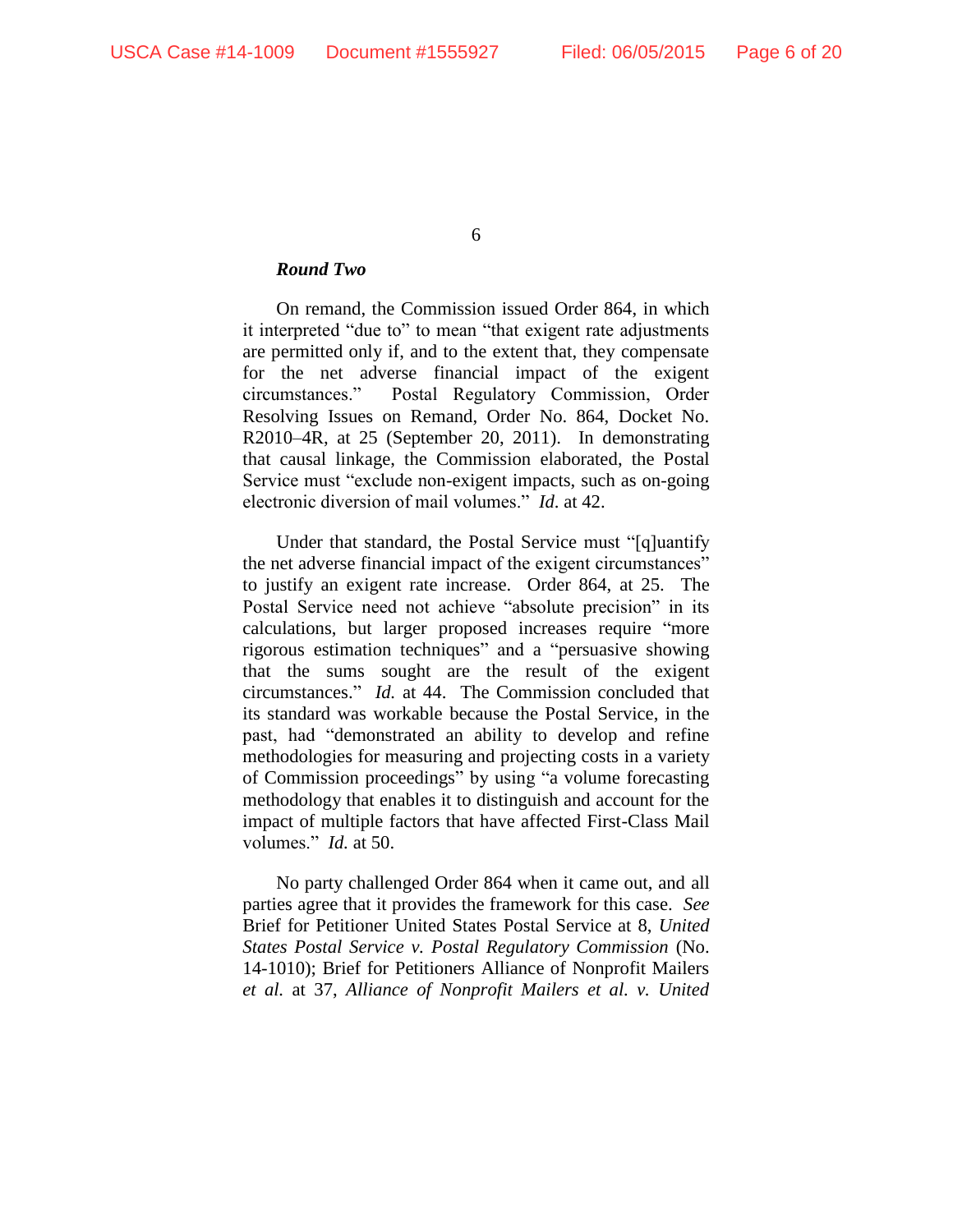*States Postal Regulatory Commission* (No. 14-1009); Brief for Respondent United States Postal Regulatory Commission at 13, *United States Postal Service et al. v. United States Postal Regulatory Commission* (Nos. 14-1009 & 14-1010).

## *Round Three*

Two years later, the Postal Service renewed its request for a rate increase, seeking an open-ended 4.3% increase in rates. Renewed Exigent Request of the U.S. Postal Service, Postal Regulatory Commission Docket No. R2010–4R, at 2 (Sept. 26, 2013). To demonstrate that the increased rate was "due to" the recession, the Postal Service provided an econometric analysis prepared by its designated expert, Thomas Thress. Thress used a methodology based on "a set of calculations which underlie all of the Postal Service's demand equation analysis and volume forecasts." Further Statement of Thomas E. Thress on Behalf of the United States Postal Service, Postal Regulatory Commission Docket No. R2010–4R, at 5 (Sept. 26, 2013).

After receiving comments from interested parties, including industry groups and major mailers, the Commission granted the Postal Service's requested rate increase in part. Postal Regulatory Commission, Order Granting Exigent Price Increase, Order No. 1926, Docket No. R2013–11 (December 24, 2013) (Order 1926). The Commission reaffirmed that the recession qualified as an extraordinary or exceptional circumstance warranting a rate increase. *Id.* at 44. But the Commission disagreed with the Postal Service about the amount of lost volume that the recession itself caused on a forward-looking basis. *Id.* As a result, the Commission allowed the full 4.3% increase, but ordered that it could only last as long as necessary to yield \$2.8 billion of additional profit—a period of less than two years. *Id.* at 181.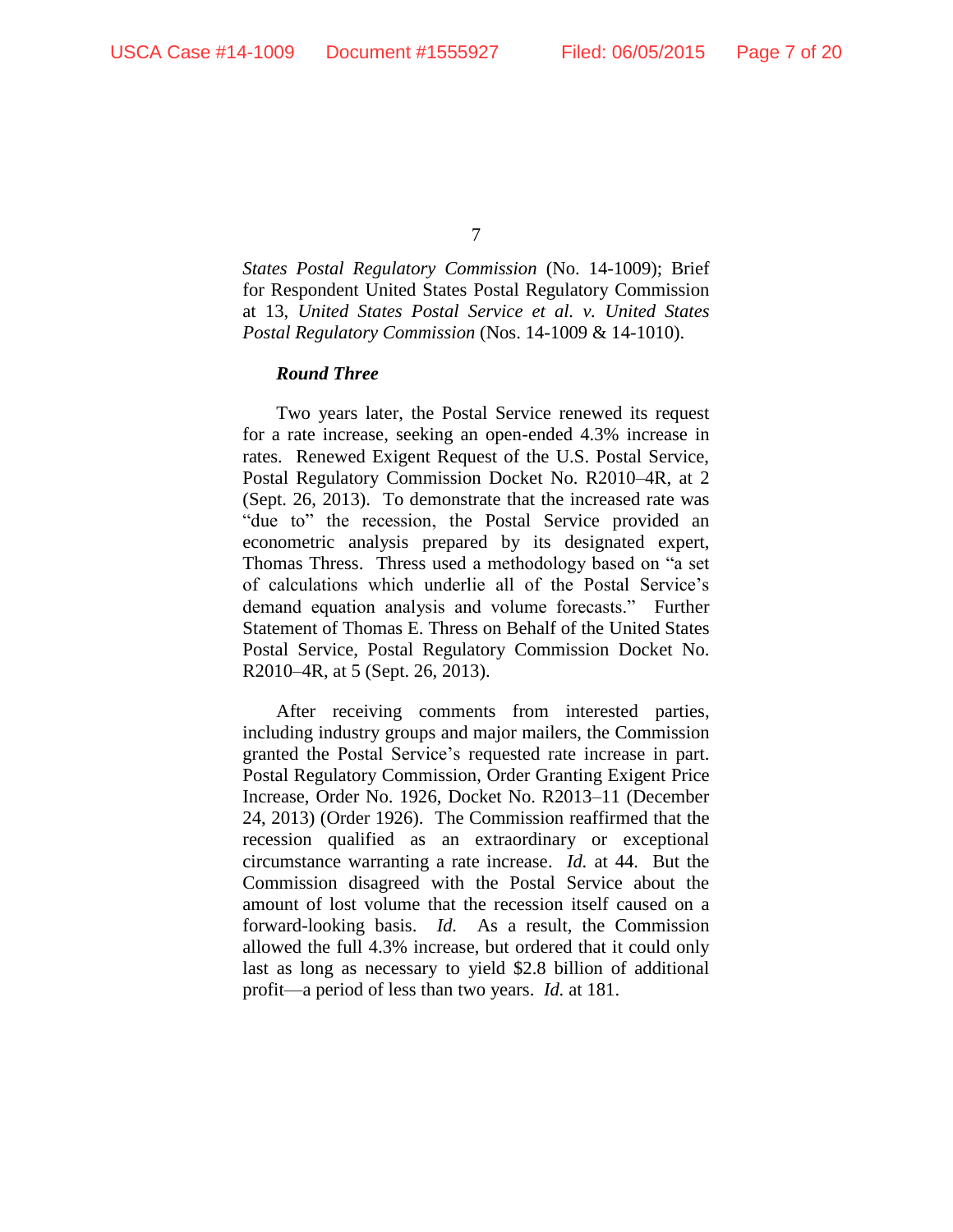As relevant here, the Commission's decision rested on two distinct determinations. First, the Commission rejected the Postal Service's view that the loss of mail volume could be attributed to the recession unless and until the volume returned to levels consistent with pre-recession trends. Order 1926, at 85.Instead, the Commission decided that mailvolume loss could no longer be considered "due to" the exigencies of the recession once a "new normal" in operational levels was achieved. *Id.* at 83–94. In the Commission's view, that "new normal" was established once "all or most of" four conditions were met: "(1) the disruption to a sufficient number of relevant macroeconomic indicators demonstrate[d] a return to near historic positive trends; (2) application of the macroeconomic variables accurately project[ed] change, and the rate of change on Postal Service mail volume is positive; (3) the Postal Service regain[ed] its ability to predict or project mail volumes following an extraordinary or exceptional event; and (4) the Postal Service demonstrate[d] an ability to adjust operations to lower volumes." *Id.* at 86. The new normal, the Commission added, arrived at different times for different classes of mail, *id.*, ranging between the start of fiscal year 2010 and the start of fiscal year 2012, *id.* at 94**.**

Secondly, despite having just found that the Postal Service did not regain its ability to predict or project mail volumes or to adjust operations to lower volume levels until the "new normal" was achieved, Order 1926, at 86, the Commission announced that it would only count decreased mail volume one time, and that would be in the first year in which it was lost. Order 1926, at 96. The Commission said that it would disregard any enduring loss of mail volume after that one-year cycle because, in all "subsequent years, the Postal Service is aware of that loss" and should "adjust[] its expectations to continue without that mail piece." *Id.*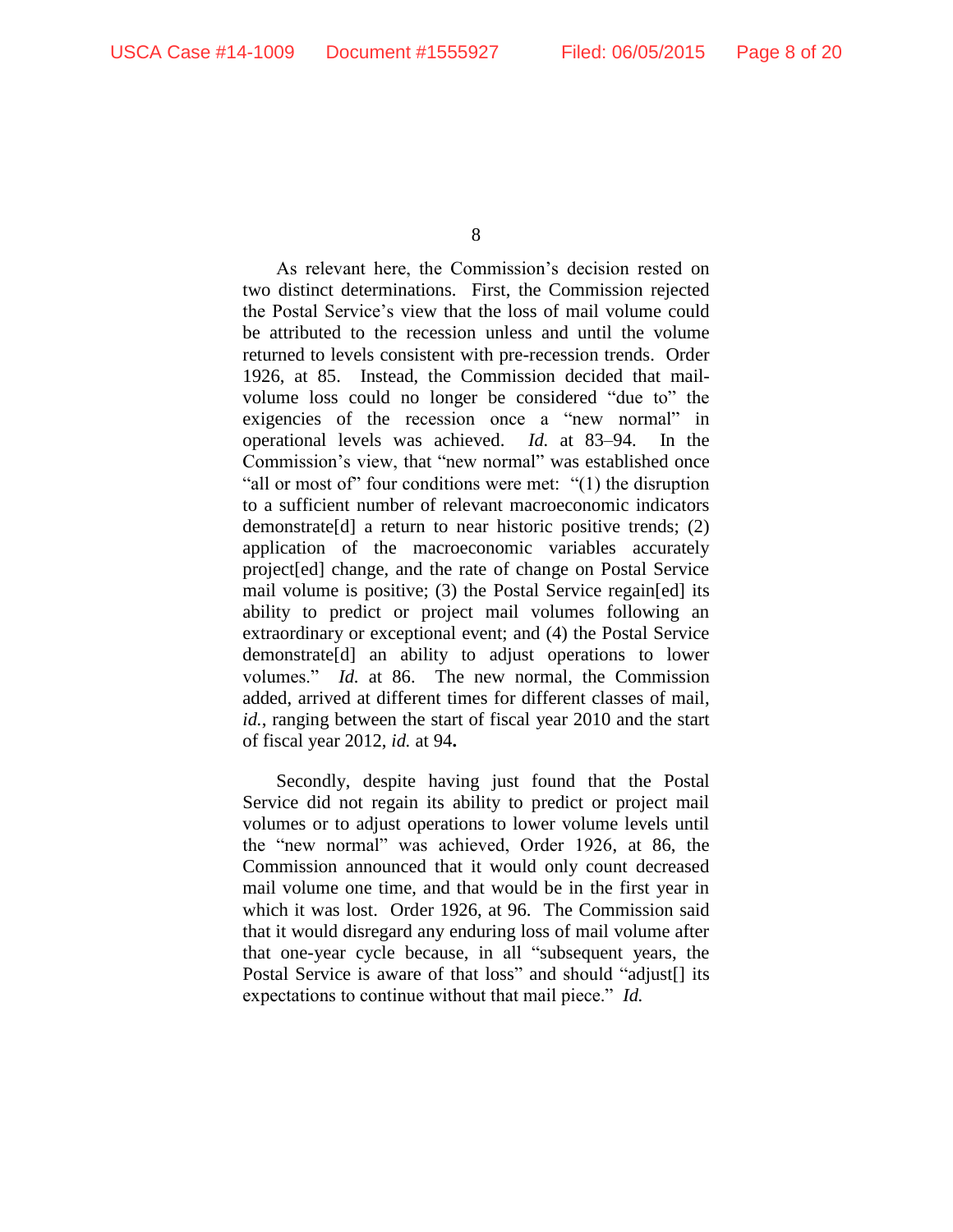In rejecting the Postal Service's request, the Commission also begged to differ with certain aspects of Thress's econometric analysis. Thress's econometric technique, known as "backcasting," "start[ed] with a specific outcome"—the decreased mail volume—"and then work[ed] backwards in an attempt to determine the causes of that outcome." Order at 61-62 n.53. In an econometric forecasting model like Thress's, "postal mail volume is set as a function of multiple independent variables." *Id.* at 62.

The bottom-line problem for the Postal Service, the Commission explained, was that some of Thress's variables made more sense than others. In particular, Thress's assumption that the recession alone could be blamed for lost mail volume year after year over-strained the "due to" test. Thress reached his result by using both "linear" and "nonlinear" "intervention variables" in his models. The intervention variables "refer to any change in the level or trend of mail volumes which starts at a particular time." Order 1926, at 48 n.32. Although the Commission acknowledged that intervention variables can be an appropriate part of an econometric model, "the usual practice is to include them only when it is clear what they represent." *Id.* at 71. Thress, however, used variables that were "often ambiguous in the sense that there is no definitive way to identify the causes for the effects that these variables or trends capture." *Id.* Worse still, the Commission explained, was that while "the Great Recession is a cyclical event," the "linear intervention trends that Thress attributes to the Great Recession continue in a negative direction forever." *Id.* at 82 & n.71. Whatever changes in mail volumes those variables may have picked up, the Commission concluded, "[t]here is nothing [in the record] that suggests changes in long run trends or changes in the rate of electronic diversion are due to the Great Recession." *Id.* at 81.

<sup>9</sup>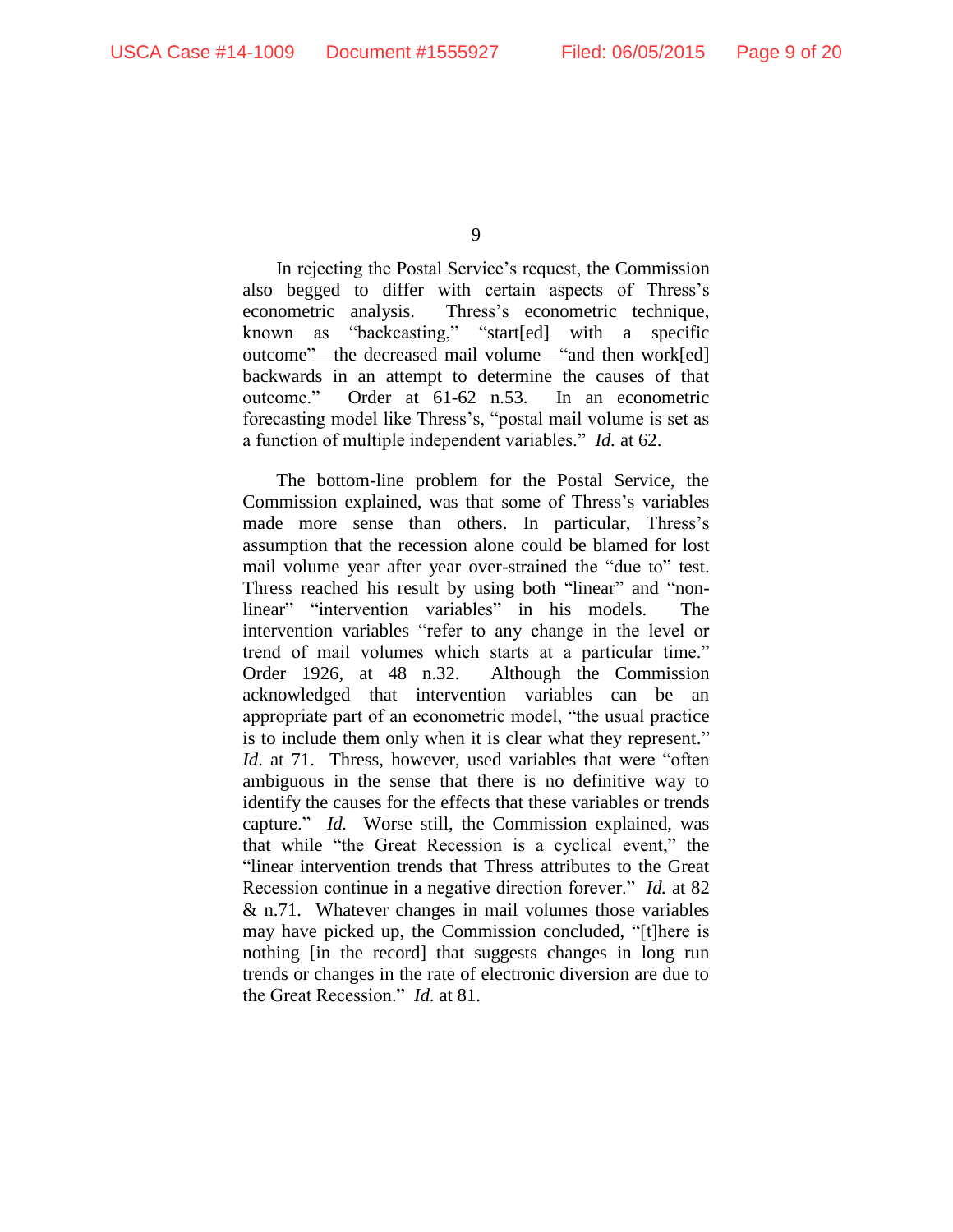By contrast, the Commission determined that most of Thress's non-linear intervention variables passed muster because they "exhibit[ed] characteristics of cyclical variables and shift[ed] to a positive impact on mail volumes that coincides with the point in time that the macroeconomic variables used by the Postal Service in their corresponding demand equations begin to improve." Order 1926, at 82–83. Unlike the linear intervention variables, in other words, the non-linear variables did not imply that the recession would continue costing the Postal Service volume for the rest of time. Instead, they fit the down-and-then-back-up pattern of the recession itself.

Having backed out those aspects of the Postal Service's analysis that it considered deficient, the Commission calculated that roughly \$2.8 billion in losses could be attributed to the recession. Order 1926, at 106. The Commission then ruled that recouping that amount through a rate increase was "reasonable and equitable and necessary," *id.* at 107, 147, because the "the Postal Service's liquidity levels are so low that they pose an unreasonable risk to the Postal Service's continued operation," *id.* at 122.

## **III**

#### **Analysis**

Both the Postal Service and an array of groups representing major mailers sought this court's review of the Commission's order. We review those challenges under the familiar rubric of the Administrative Procedure Act, 5 U.S.C. § 706(2). *See* 39 U.S.C. § 3663 (applying APA standards to review of Commission actions). Accordingly, we must uphold the Commission's decision unless it is "arbitrary, capricious, an abuse of discretion, or otherwise not in accordance with law."  $5$  U.S.C.  $\S$  706(2)(A).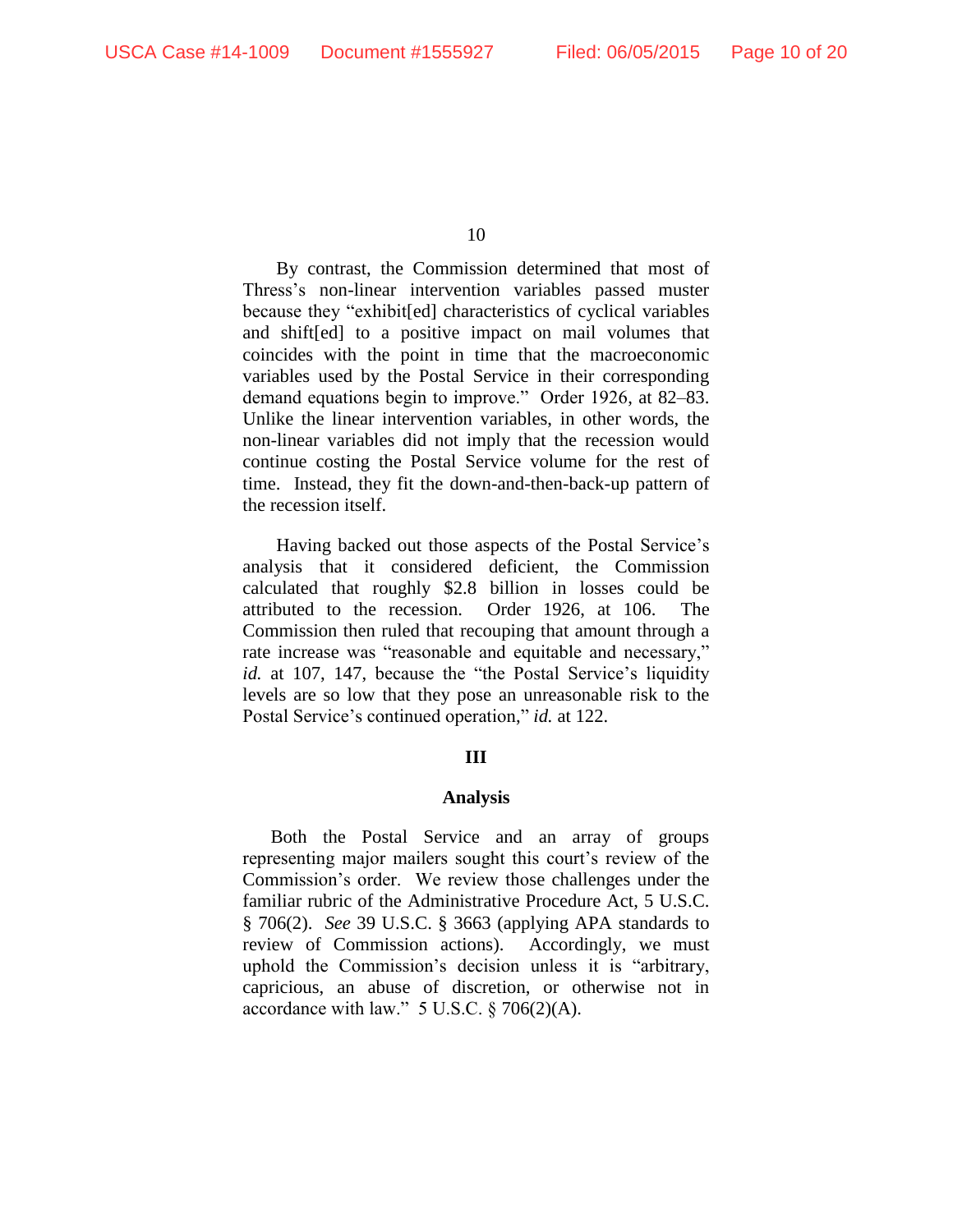Applying that deferential standard of review, we uphold most of Order 1926 as neither arbitrary nor capricious, and as supported by substantial evidence. We reverse, however, the Commission's determination that lost mail volume can only be counted for one year, as the rationale that the Postal Service should have been able to identify and adjust to that downturn immediately is at war with the Commission's "new normal" holding, which openly endorsed a longer period of time for such adjustments.

## *The "New Normal" Causation Determination*

The Commission concluded that, while the "Great Recession" constituted an exigent circumstance warranting some rate relief, the effects of the recession on the Postal Service would only be caused by, or "due to," those "extraordinary or exceptional circumstances" within the specific meaning of 39 U.S.C. § 3622(d)(1)(E) until the Postal Service had an opportunity to adjust to the "new normal" in the mail economy. Order at 83–94. That "new normal" arrived and cut off the causal "due to" linkage between the exigency and its economic impact, the Commission ruled, once (1) macroeconomic indicators "demonstrate[d] a return to near historic positive trends"; (2) macroeconomic variables "accurately project[ed] change, and the rate of change on Postal Service mail volume [became] positive"; (3) the Postal Service "regain[ed] its ability to predict or project mail volumes"; and (4) the Postal Service "demonstrate[d] an ability to adjust operations to lower volumes." *Id.* at 86.

Because the scope of the Accountability Act's "due to" causation standard is ambiguous, Congress left it to the Commission to "determin[e] how closely the amount of the adjustments must match the amount of the revenue lost as a result of the exigent circumstances." *United States Postal*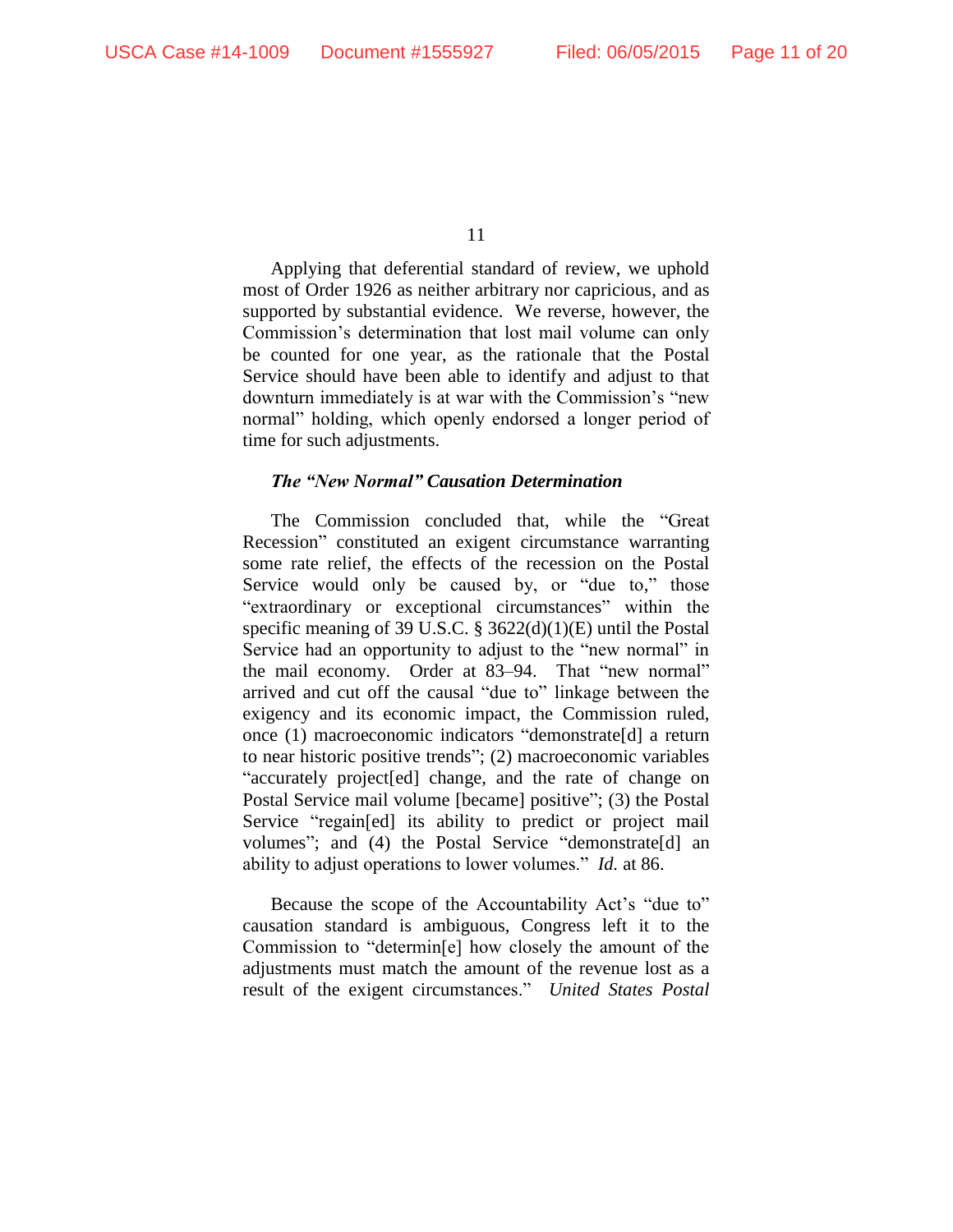*Service v. Postal Regulatory Comm'n*, 640 F.3d 1263, 1268 (D.C. Cir. 2011). The only question before us is whether the Commission's use of the "new normal" to measure causal effect falls within the permissible bounds of reason. *See Chevron U.S.A. Inc. v. Natural Resources Defense Council*, 467 U.S. 837, 843 (1984); *United States Postal Service*, 640 F.3d at 1266. We hold that it does. Given the Accountability Act's central focus on tightly restricting Postal Service rate increases and increasing efficiency, the Commission sensibly concluded that the statutory exception allowing higher rates when needed to respond to extraordinary financial circumstances should only continue as long as those circumstances, in fact, remained extra-ordinary. The Commission's "new normal" test is designed to capture precisely the time when the exigent character of a circumstance dissipates—when its effects lose their exceptional character—even though the effects in some literal, but-for causal sense linger. In other words, the Commission permissibly reasoned that just because some of the effects of exigent circumstances may continue for the foreseeable future, that does not mean that those circumstances remain "extraordinary" or "exceptional" for just as long.

The Postal Service advances a number of objections to the "new normal" rule, none of which pass muster.

First, the Postal Service protests that the "new normal" analysis would be better housed not in the Accountability Act's requirement that the increased rate be "due to" exigent circumstances, 39 U.S.C.  $\S 3622(d)(1)(E)$ , but in the Act's separate requirement that any rate imposed be "reasonable and equitable and necessary," *id*. The very language of the "new normal" test, the Postal Service argues, shows that the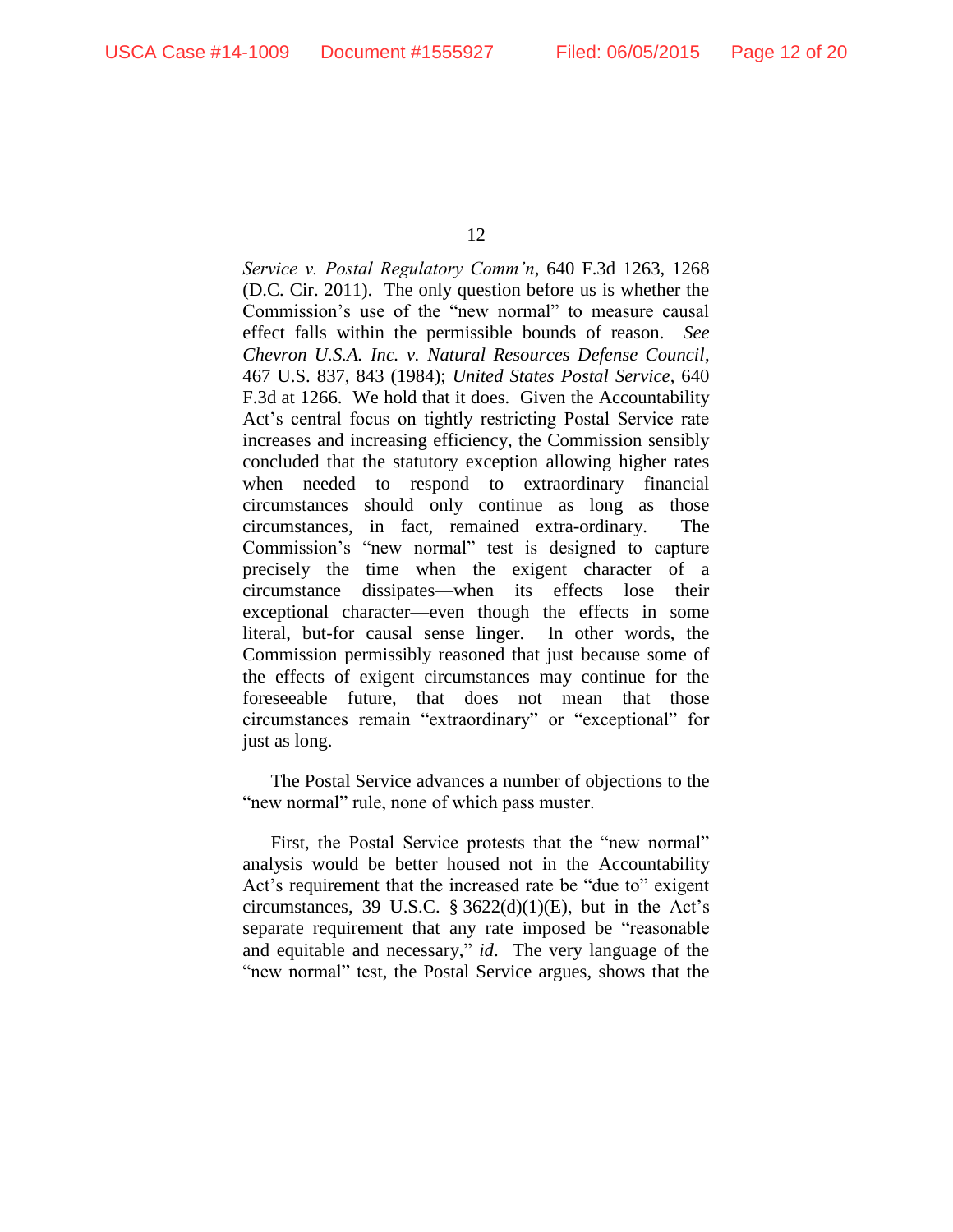$\overline{a}$ 

13

recession continues to cause losses because, if there had been no recession, mail volumes would still be in the *old* normal.

The "due to" provision in the statute is not as woodenly literal as the Postal Service suggests. To be sure, "due to" looks at causation, and, in at least some sense, "the consequences of an act go forward to eternity, and the causes of an event go back to the dawn of human events, and beyond." *CSX Transportation, Inc. v. McBride*, 131 S. Ct. 2630, 2642 (2011) (quoting W. Keeton, D. Dobbs, R. Keeton, & D. Owen, Prosser and Keeton on Law of Torts § 41, p. 264 (5th ed. 1984)). Thus perhaps in some *Palsgraf*ian sense, the effects of the recession may well continue to ripple for as long as the Postal Service's proposed unending rate increase.<sup>2</sup>

But the Commission acted well within its discretion in concluding that the "due to" test is concerned with determining the extent of the impact of an extraordinary or exceptional past event. The "reasonable and equitable and necessary" test, by contrast, applies only *after* exigent causation for a loss has been established and turns on the Postal Service's *current* need to get back on its feet in the wake of the now-defined exigency. More specifically, the "reasonable and equitable and necessary" test looks to present conditions to determine what the Postal Service requires "to maintain and continue the development of postal services of the kind and quality adapted to the needs of the United States," 39 U.S.C. § 3662(d)(1)(E), given the realities of the post-exigency marketplace. And that inquiry focuses not on causation, but recovery. The Commission thus appropriately addressed those separate requirements in separate parts of its Order.

<sup>2</sup> *See Palsgraf v. Long Island R. Co.*, 248 N.Y. 339, 340 (N.Y. 1928).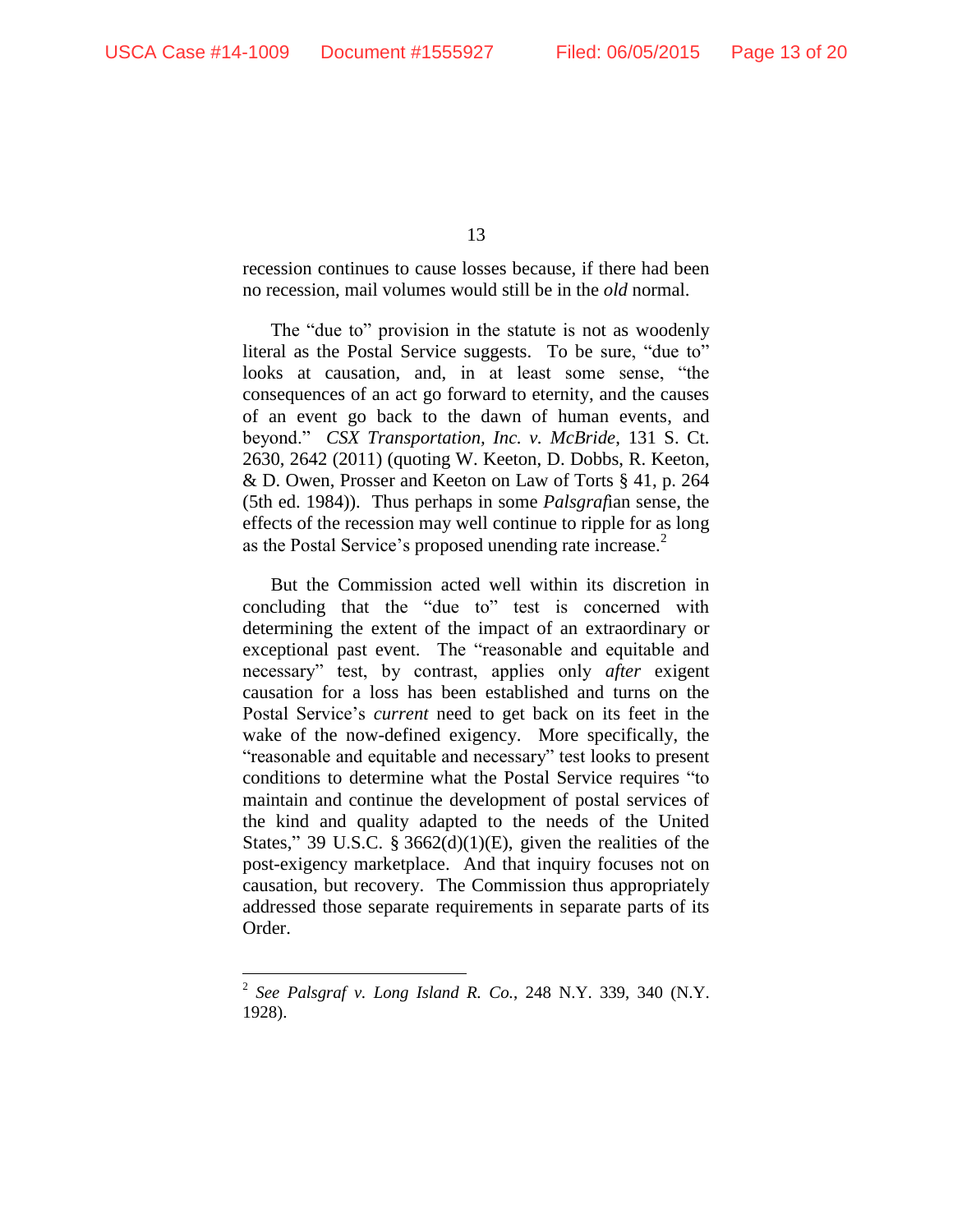Second, the Postal Service contends that the Commission provided insufficient notice of its "new normal" test. That argument fails too. The Postal Service itself was the first to introduce the concept before the Commission, *see* Postal Regulatory Commission, Responses of U.S. Postal Service to Questions 1–9 of Presiding Officer's Information Request No. 1, Docket No. R2013-11 (Oct. 23, 2013), Question 6, and its own expert even suggested a rough start date of 2010 for the "new normal," *see* Transcript of Proceedings Before the Postal Regulatory Commission, Docket No. R2013–11 (Nov. 19, 2013) (Hearing Transcript), at 119 (Thress: "And so to some extent I think it's fair to call maybe 2010 through 2013 the new normal for standard mail.").

In addition, the concept was discussed extensively before the Commission. *See generally* Public Representative Comments; Postal Service Reply Comments, Docket No. R2013–11. Thus, although no commenter suggested the precise details of the test that emerged in Order 1926, the Postal Service had ample notice that such a test could emerge logically from the Commission's proceedings.

Third, contrary to the Postal Service's argument, the Commission acted well within its discretion in starting the date of the new normal separately for each class of mail, rather than smaller sub-classes. In his testimony, the Postal Service's expert, Thress, himself suggested that the new normal arrived at different times for different classes of mail, and offered only a fleeting reference to further extending that calculus to different *sub*-classes. *See* Hearing Transcript at 117–119. In any event, the "new normal" test turns largely on factors that cut across different classes of mail, such as the state of the macro-economy and the accuracy of the Postal Service's forecasts.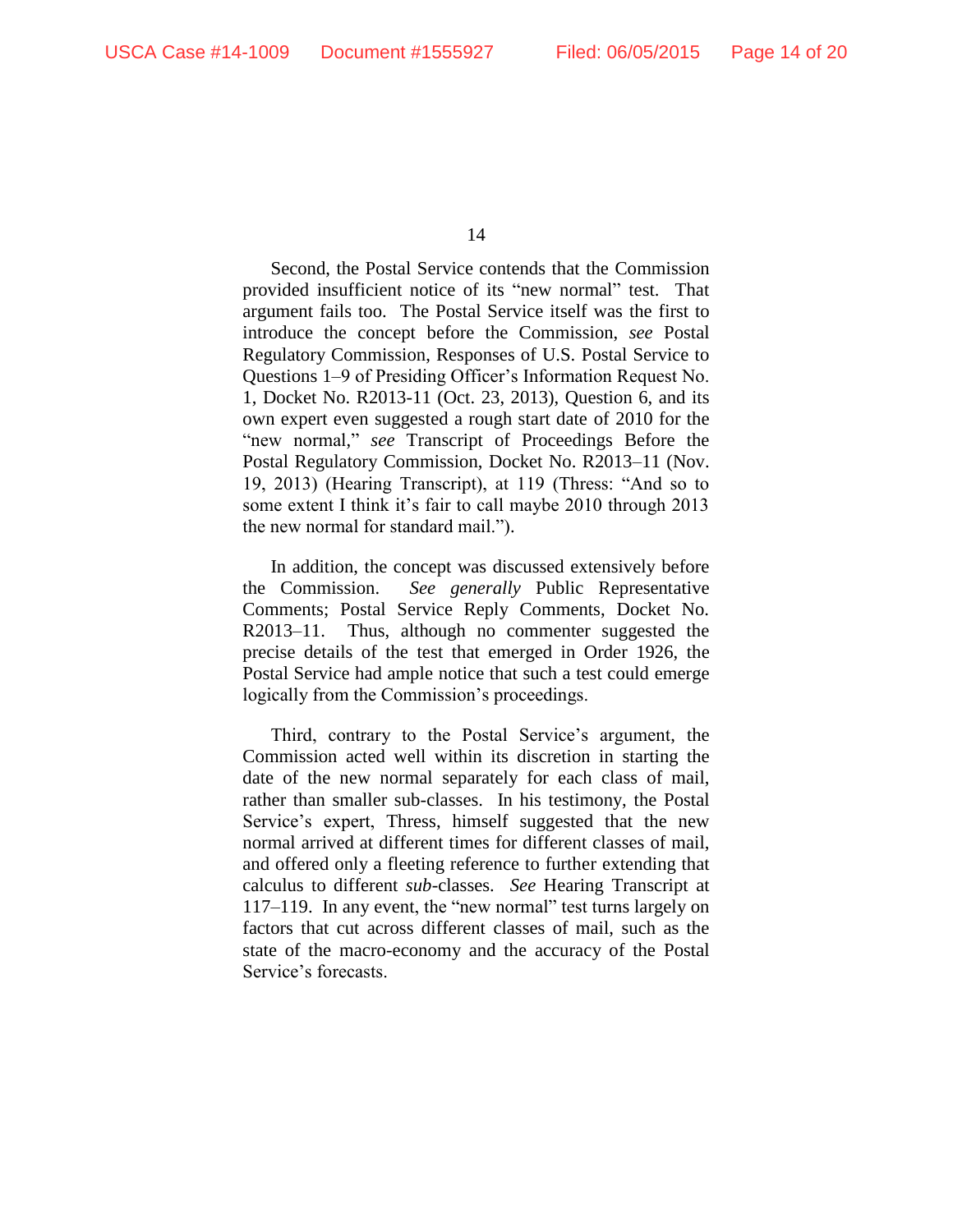Finally, the Postal Service complains that, in calculating the amount of net losses that the Service incurred even under the "new normal" rule, the Commission was wrong to discount the linear intervention variables in Thress's models. Those variables, the Postal Service insists, captured volume losses caused by the recession. But to prove that claim, the Postal Service can point only to timing. That is, because intervention variables do not model specific changes in the real world, the best the Service can argue is that its variable started at the right time to pick up recession-based losses.

In a different procedural posture, that argument might gain traction. But not here. The Postal Service bore the burden of showing its net losses from the recession. And substantial evidence supported the Commission's determination that the Postal Service had not proved that its linear intervention variables reliably captured only the effects of the recession. Most glaringly, Thress's models had no separate variable to account for loss of mail volume to the Internet. So if people shifted to email at a faster pace during the recession than before, that effect would have been swept up wholesale in the linear intervention variables as attributable to the recession, rather than as, perhaps, the simple progress of inevitable change.

## *The "Count Once" Rule*

In enforcing a "count once" limitation for lost mail, the Commission refused to recognize the cost to the Postal Service of lost mail volume beyond the year in which it first disappeared. Order 1926, at 96.For example, a worker laid off during the recession might cancel her cable subscription, and no longer pay her monthly bill by mail. The Commission would count that change as a loss of no more than twelve pieces of mail; the Postal Service would count it as lost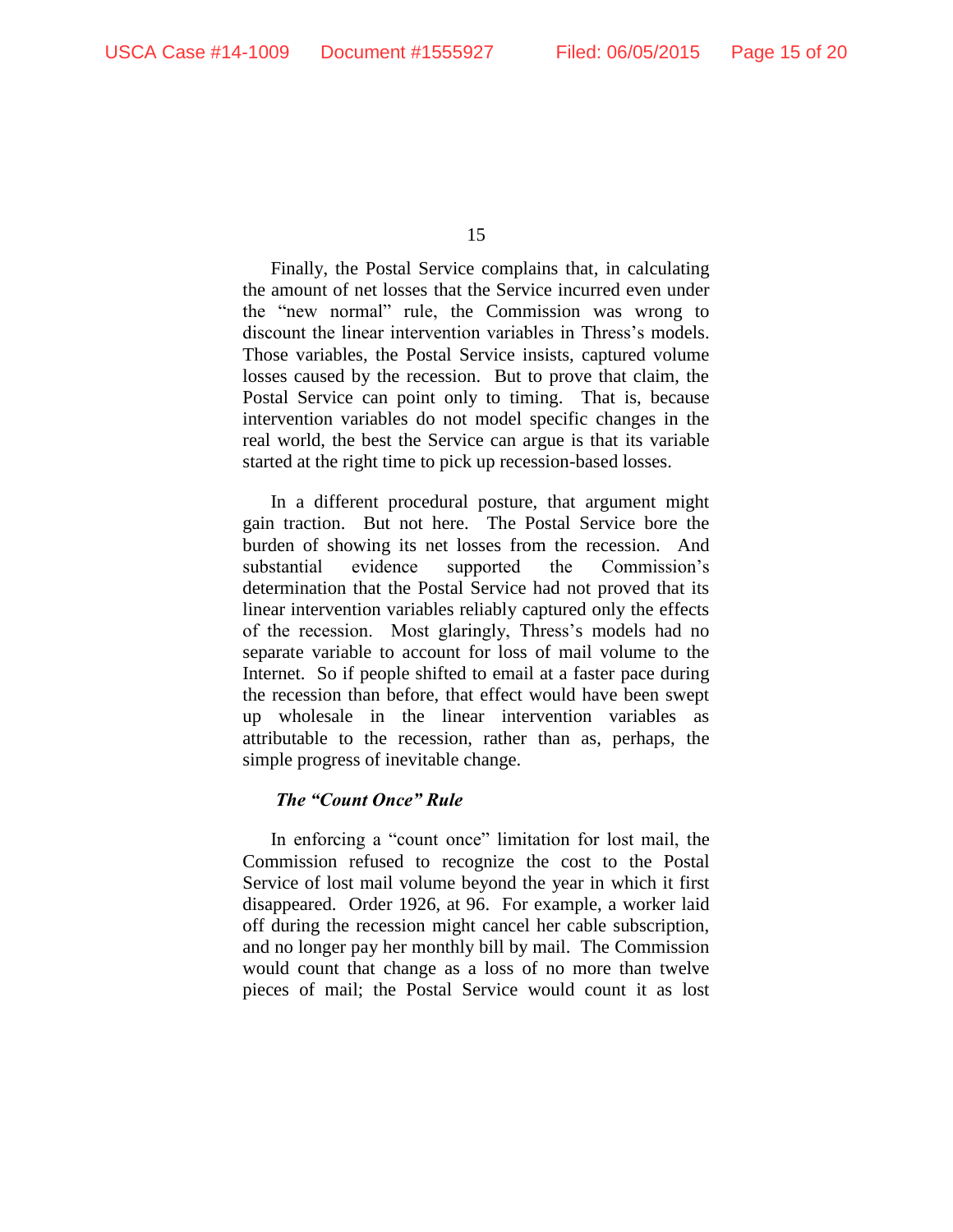volume for as long as the recession stands between that worker and her cable subscription. If it takes her four years to find a new job and resubscribe, the Postal Service would count forty-eight lost pieces of mail.

Order 1926 offered two rationales for its "count once" rule: First, the Commission worried that counting mail as lost any year beyond the first "makes it impossible for the Commission to fulfill its statutory mandate to calculate the total amount lost due to the exigent circumstance." Order 1926, at 95.Second, "once a piece of mail is lost in a given year due to the Great Recession, in subsequent years, the Postal Service is aware of that loss and adjusts it expectations to continue without that mail piece." *Id.* at 96.

Neither of those rationales makes sense juxtaposed against the Commission's immediately preceding explanation that the "new normal"—not the arbitrariness of turning a calendar defines when the Postal Service "regain[ed] its ability to predict or project mail volumes" or to "adjust to the lower volumes." Order 1926, at 86.

The "new normal" rule also demonstrates that it is entirely possible—not "impossible" at all, Order 1926, at 95—to identify a stopping point for the recession's exigent impact on lost mail volume. The Commission, in fact, did just that in adopting its "new normal" rule. Specifically, to pinpoint when the Postal Service regained the ability to accurately predict mail volumes, the Commission credited Thress's testimony that "when we made a forecast in 2008 and 2009, there were terrible, terrible forecasts. \* \* \* Now, 2011, '12, '13, we're back to a world similar to where we were before in terms of we have a better handle on our forecast." Order 1926, at 93. To determine the Service's ability to adjust to lost volume, the Commission then considered macroeconomic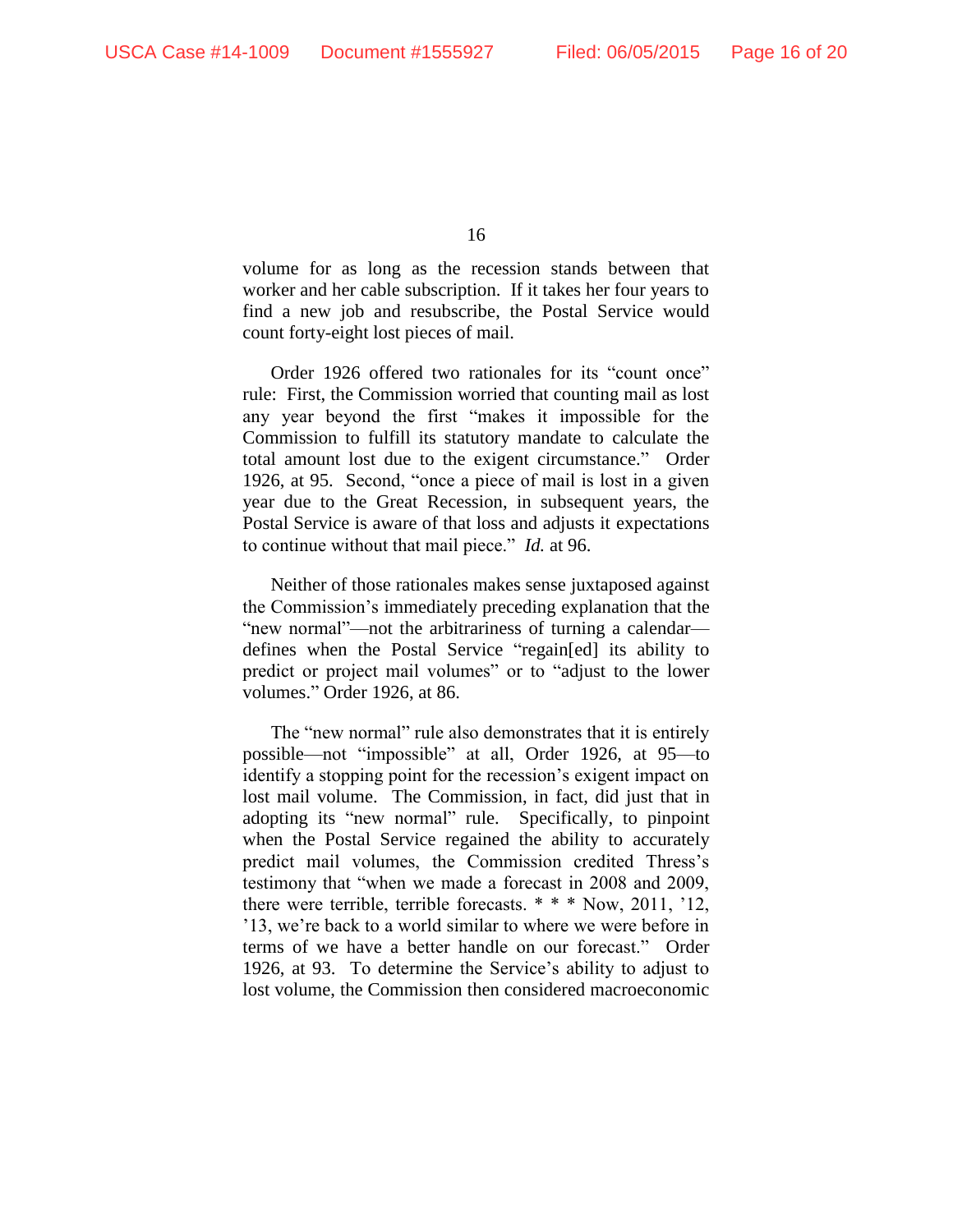$\overline{a}$ 

17

variables: "[a] good measure of the Postal Service's ability to adjust to changing circumstances is Total Factor Productivity," a variable that suggested that the Service regained its ability to adjust in 2010—more than one year after the start of the recession. *Id.* at 94. There is no reason that the same considerations, rather than a mechanical tally of the time passed since the recession, could not guide the Commission's determination of when to stop counting lost mail volume.

In sum, the "new normal" rule was well reasoned and grounded in the evidence before the Commission. It comfortably passes deferential APA review; the "count once" rule's controversion of the new normal rule's premises does not and must be vacated.<sup>3</sup>

## *The Mailers' Petition For Review*

Twenty organizations that engage in extensive mailing as part of their business model ("Mailers") separately sought review of the Commission's decision, arguing that no rate increase at all should have been allowed. We disagree.

The Mailers open their attack by arguing that the Commission inverted the burden of proof when it accepted some of Thress's conclusions after rejecting his model. But that is not what the Commission did. The Commission did not throw out the entire Thress model as invalid and

 $3<sup>3</sup>$  At oral argument, counsel for the Postal Service argued that the "new normal" analysis in the Order is also inconsistent with the Commission's analysis of whether the rate increase was "necessary." *See* Oral Argument Transcript 19. That argument was not raised in the Postal Service's briefs, and is not properly before this court. The Commission, of course, is free to consider that argument on remand.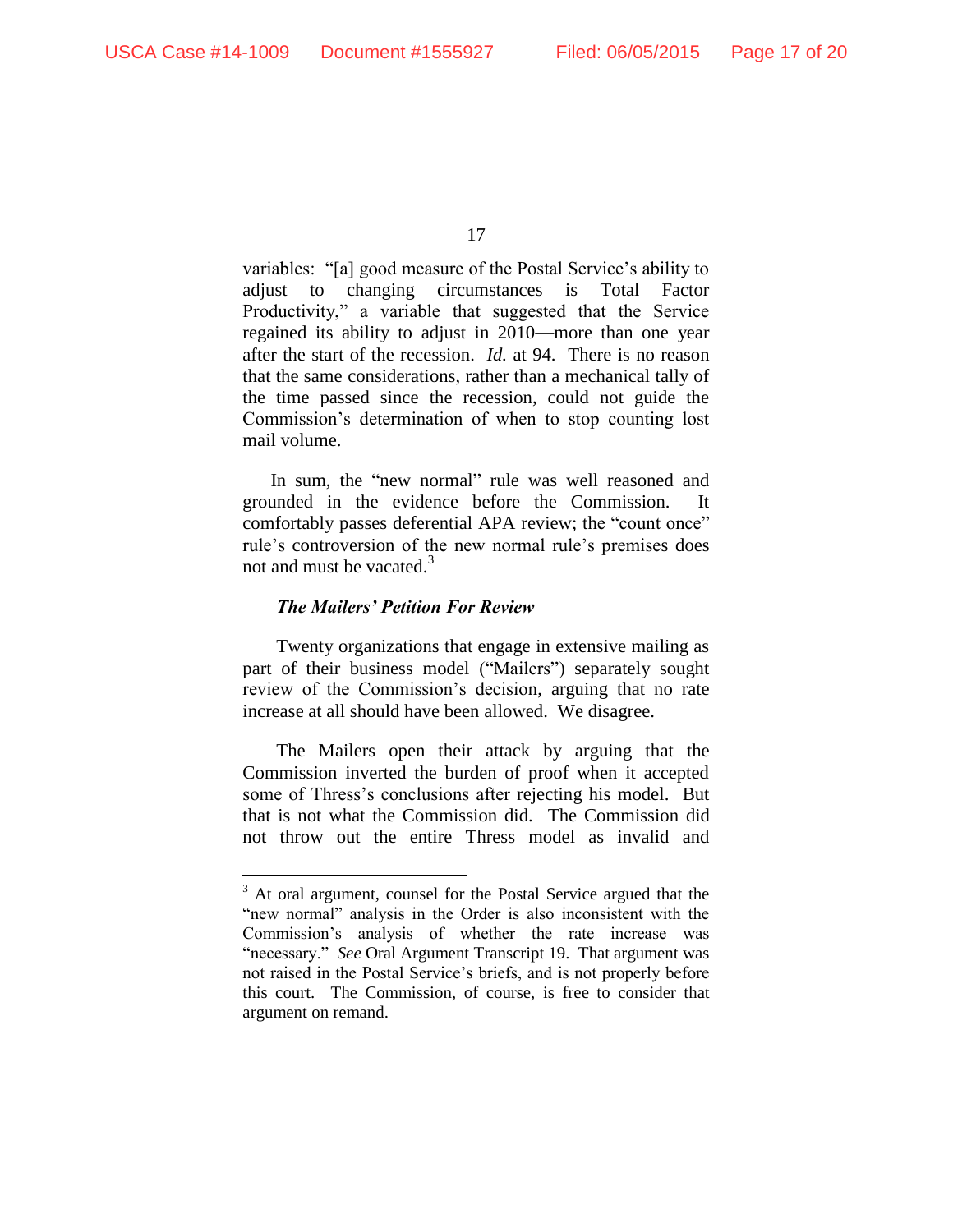unreliable across the board, but then cherry-pick portions to rehabilitate. The Commission instead examined each distinct part of the model on its own merits, accepting some parts and rejecting others. Nothing in the law or the record foreclosed the Commission from determining that Thress got it partly right.

Next, the Mailers launch a barrage of highly technical objections to the Commission's econometric methodology. Armed with a bevy of home-baked charts and graphs derived from the Commission's work-papers, the Mailers argue that the Commission confused correlation with causation. Not so. The Commission *found* causation—it found that the recession did actually cause some exigent loss in mail volume, albeit less than the Postal Service had counted. *See* Order 1926, at 106. That the Mailers view the same evidence differently is beside the point. The only question before us is whether the Commission's view of the data as evidencing causation was supported by substantial evidence, keeping in mind that we are "particularly reluctant to interfere with [an] agency's reasoned judgments" about technical questions within its area of expertise. *NRG Power Marketing, LLC v. FERC*, 718 F.3d 947, 953 (D.C. Cir. 2013) (internal citation and quotation marks omitted).

The Mailers' objection to the Commission's reliance on Thress's treatment of some variables' "trend" and "cyclical" components suffers the same fate. The Commission reasonably explained that the "trend" and "cyclical" labels were "somewhat misleading since both components typically respond to the business cycle when using macroeconomic variables." Order 1926, at 71. So the Commission considered the trend components of some variables, and the cyclical components of others, *id.* at 73, and in doing so credited Thress's analysis of his employment variable, over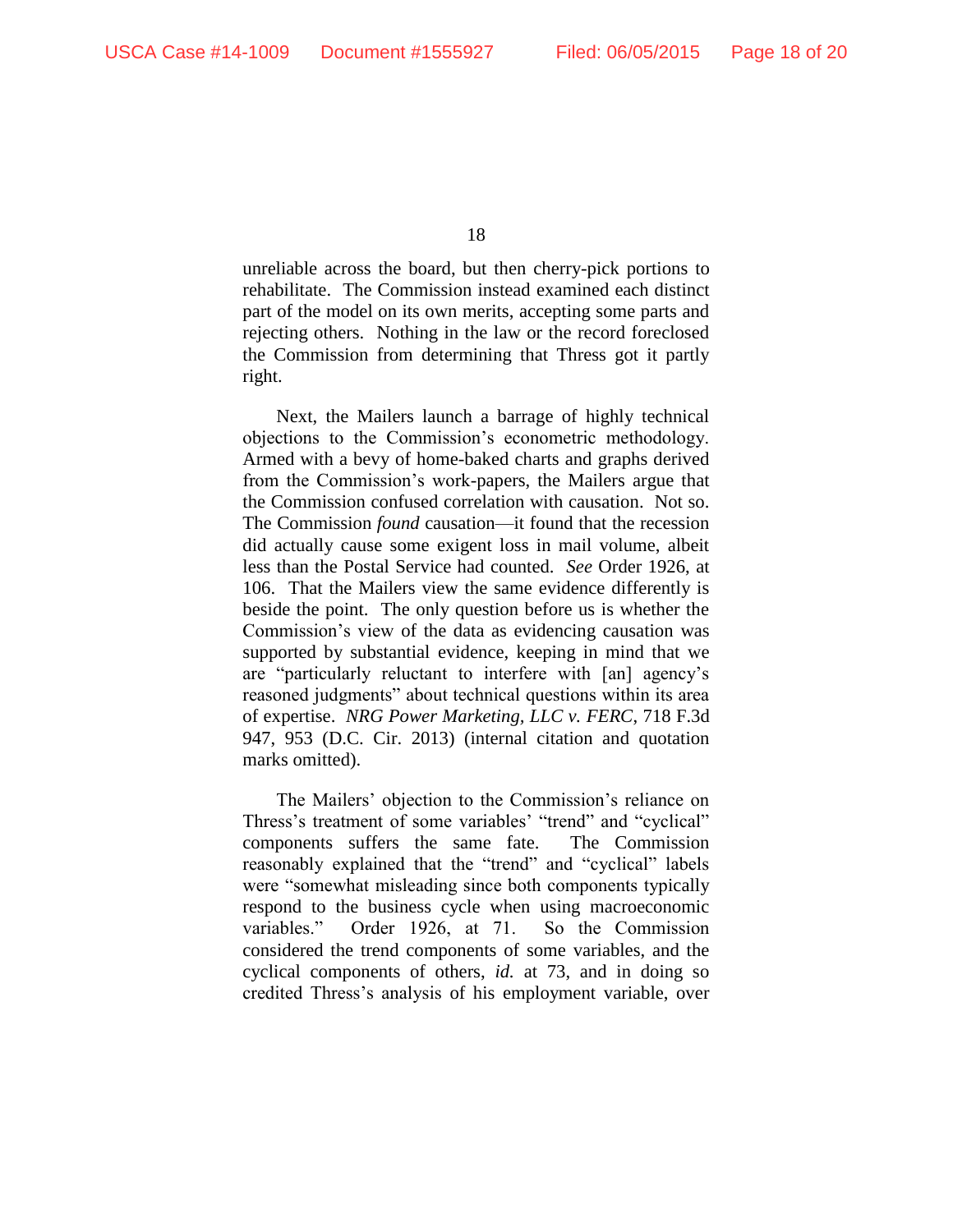the Mailers' objection that the "trend" component accounted for the majority of that variable's effect on mail volumes. That judgment falls solidly within the Commission's wheelhouse.

The Mailers' rely on *Tex Tin Corp. v. EPA*, 992 F.2d 353 (D.C. Cir. 1993), to argue that the Commission confused correlation with causation. That reliance is misplaced. In *Tex Tin*, the agency error was to find causation in the face of an obvious and substantial alternative cause of the phenomenon at issue. *Id*. at 356. The Mailers point to nothing similar in this record, and given the complex causal determination to be made in this case, we see no fatal error in the Commission's analysis of the close fit between macroeconomic measures and the non-linear intervention variables.

In light of the Mailers' arguments, it bears emphasizing that this court is not a rubber stamp for agency actions, but neither are we a peer review board for an academic journal of econometrics. *See City of Los Angeles v. Unites States Dep't of Transportation*, 165 F.3d 972, 977 (D.C. Cir. 1999). We are, instead, "a panel of generalist judges obliged to defer to a reasonable judgment by an agency acting pursuant to congressionally delegated authority." *Id.* The Commission's analysis of the econometric evidence was reasonable; we need decide no more.

Last and certainly least, the Mailers complain that the Commission did not properly respond to their rather sensational claim that no recovery for pre-2012 losses was necessary because the Postal Service managed to muddle through without discontinuing operations. But nothing in the statute forecloses the Commission's eminently sensible determination that the "extraordinary or exceptional"